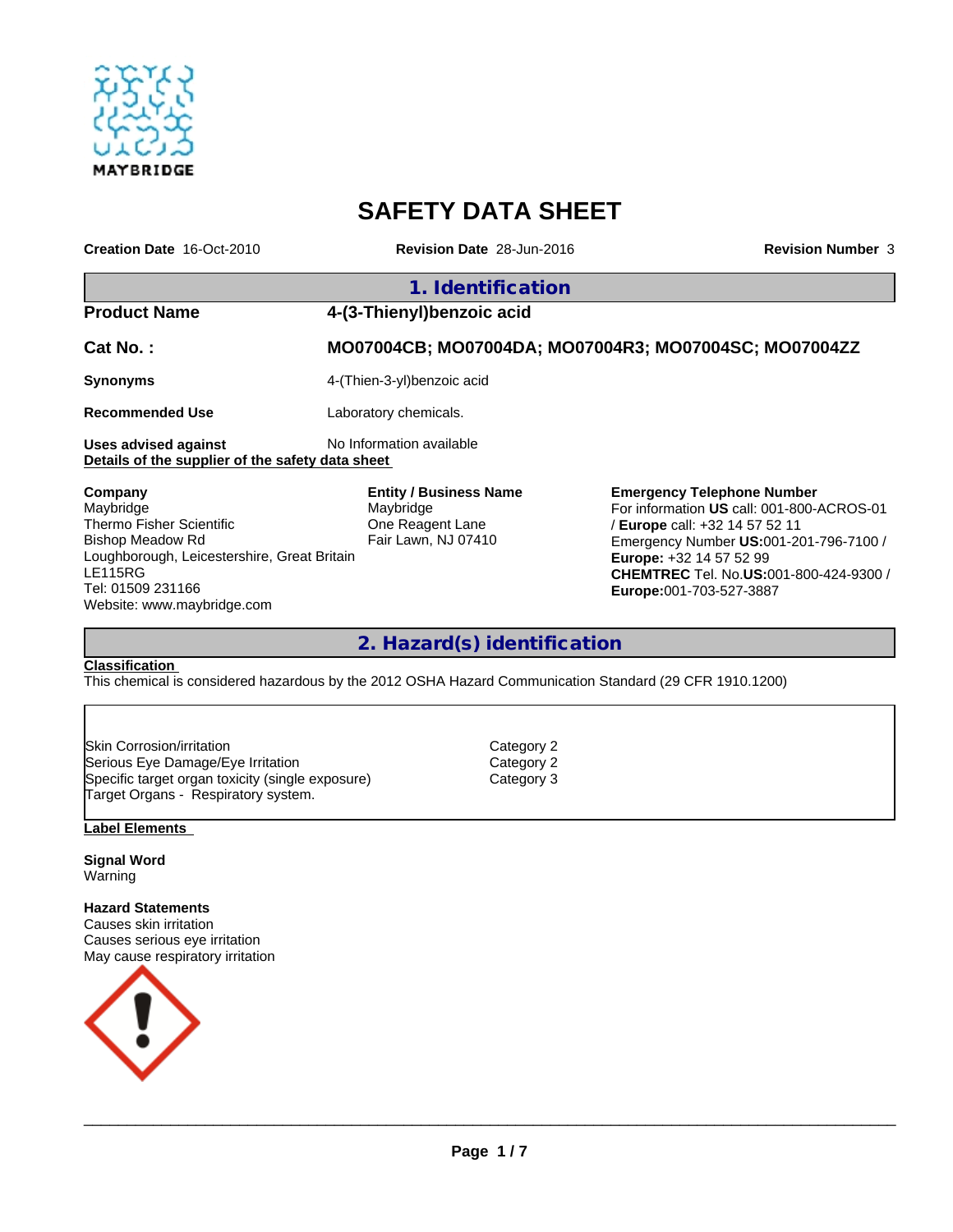### **Precautionary Statements**

#### **Prevention**

Wash face, hands and any exposed skin thoroughly after handling Wear protective gloves/protective clothing/eye protection/face protection

Avoid breathing dust/fume/gas/mist/vapors/spray

Use only outdoors or in a well-ventilated area

#### **Inhalation**

IF INHALED: Remove victim to fresh air and keep at rest in a position comfortable for breathing

Call a POISON CENTER or doctor/physician if you feel unwell

#### **Skin**

IF ON SKIN: Wash with plenty of soap and water

If skin irritation occurs: Get medical advice/attention

Take off contaminated clothing and wash before reuse

#### **Eyes**

IF IN EYES: Rinse cautiously with water for several minutes. Remove contact lenses, if present and easy to do. Continue rinsing If eye irritation persists: Get medical advice/attention

 $\_$  ,  $\_$  ,  $\_$  ,  $\_$  ,  $\_$  ,  $\_$  ,  $\_$  ,  $\_$  ,  $\_$  ,  $\_$  ,  $\_$  ,  $\_$  ,  $\_$  ,  $\_$  ,  $\_$  ,  $\_$  ,  $\_$  ,  $\_$  ,  $\_$  ,  $\_$  ,  $\_$  ,  $\_$  ,  $\_$  ,  $\_$  ,  $\_$  ,  $\_$  ,  $\_$  ,  $\_$  ,  $\_$  ,  $\_$  ,  $\_$  ,  $\_$  ,  $\_$  ,  $\_$  ,  $\_$  ,  $\_$  ,  $\_$  ,

#### **Storage**

Store in a well-ventilated place. Keep container tightly closed

Store locked up

#### **Disposal**

Dispose of contents/container to an approved waste disposal plant

**Hazards not otherwise classified (HNOC)** 

None identified

## **3. Composition / information on ingredients**

| <b>Component</b>                                             |                                                                                                                       |                                                                                                                      | Weight % |  |
|--------------------------------------------------------------|-----------------------------------------------------------------------------------------------------------------------|----------------------------------------------------------------------------------------------------------------------|----------|--|
|                                                              | 4-(3-Thienyl)benzoic acid                                                                                             |                                                                                                                      | >95      |  |
|                                                              |                                                                                                                       | 4. First-aid measures                                                                                                |          |  |
| <b>General Advice</b>                                        |                                                                                                                       | If symptoms persist, call a physician.                                                                               |          |  |
| <b>Eye Contact</b>                                           | Rinse immediately with plenty of water, also under the eyelids, for at least 15 minutes.<br>Obtain medical attention. |                                                                                                                      |          |  |
| <b>Skin Contact</b>                                          |                                                                                                                       | Wash off immediately with plenty of water for at least 15 minutes. If skin irritation persists,<br>call a physician. |          |  |
| <b>Inhalation</b>                                            |                                                                                                                       | Move to fresh air. If not breathing, give artificial respiration. Get medical attention if<br>symptoms occur.        |          |  |
| Ingestion                                                    | symptoms occur.                                                                                                       | Clean mouth with water and drink afterwards plenty of water. Get medical attention if                                |          |  |
| Most important symptoms/effects<br><b>Notes to Physician</b> | Treat symptomatically                                                                                                 | None reasonably foreseeable.                                                                                         |          |  |
|                                                              |                                                                                                                       | 5. Fire-fighting measures                                                                                            |          |  |
| <b>Suitable Extinguishing Media</b>                          |                                                                                                                       | Use water spray, alcohol-resistant foam, dry chemical or carbon dioxide.                                             |          |  |
| <b>Unsuitable Extinguishing Media</b>                        | No information available                                                                                              |                                                                                                                      |          |  |
| <b>Flash Point</b><br>Method -                               | Not applicable<br>No information available                                                                            |                                                                                                                      |          |  |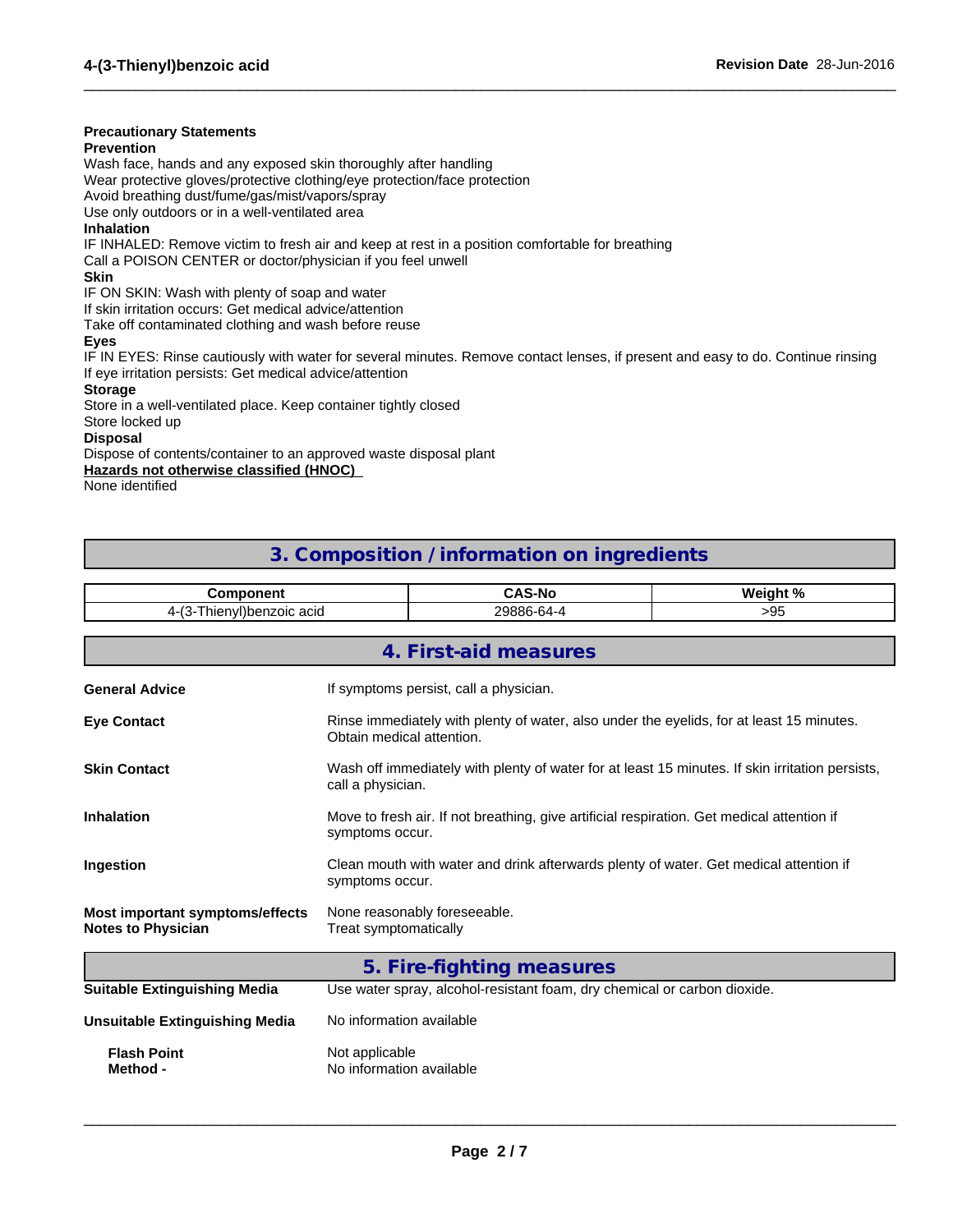| Autoignition Temperature                                         | Not applicable    |
|------------------------------------------------------------------|-------------------|
| <b>Explosion Limits</b>                                          |                   |
| <b>Upper</b>                                                     | No data available |
| Lower                                                            | No data available |
| <b>Sensitivity to Mechanical Impact No information available</b> |                   |
| Sensitivity to Static Discharge No information available         |                   |

#### **Specific Hazards Arising from the Chemical**

Thermal decomposition can lead to release of irritating gases and vapors. Keep product and empty container away from heat and sources of ignition.

 $\_$  ,  $\_$  ,  $\_$  ,  $\_$  ,  $\_$  ,  $\_$  ,  $\_$  ,  $\_$  ,  $\_$  ,  $\_$  ,  $\_$  ,  $\_$  ,  $\_$  ,  $\_$  ,  $\_$  ,  $\_$  ,  $\_$  ,  $\_$  ,  $\_$  ,  $\_$  ,  $\_$  ,  $\_$  ,  $\_$  ,  $\_$  ,  $\_$  ,  $\_$  ,  $\_$  ,  $\_$  ,  $\_$  ,  $\_$  ,  $\_$  ,  $\_$  ,  $\_$  ,  $\_$  ,  $\_$  ,  $\_$  ,  $\_$  ,

#### **Hazardous Combustion Products**

Carbon monoxide (CO) Carbon dioxide (CO2) Sulfur oxides

#### **Protective Equipment and Precautions for Firefighters**

As in any fire, wear self-contained breathing apparatus pressure-demand, MSHA/NIOSH (approved or equivalent) and full protective gear.

| <b>NFPA</b>                                                                                                                    |                                              |                                                                                                                                                                         |                                                                                      |
|--------------------------------------------------------------------------------------------------------------------------------|----------------------------------------------|-------------------------------------------------------------------------------------------------------------------------------------------------------------------------|--------------------------------------------------------------------------------------|
| <b>Health</b><br>2                                                                                                             | Flammability<br>0                            | Instability<br>0                                                                                                                                                        | <b>Physical hazards</b><br>N/A                                                       |
|                                                                                                                                |                                              | 6. Accidental release measures                                                                                                                                          |                                                                                      |
| <b>Personal Precautions</b><br><b>Environmental Precautions</b>                                                                | Should not be released into the environment. | Ensure adequate ventilation. Use personal protective equipment. Avoid dust formation.                                                                                   |                                                                                      |
| Methods for Containment and Clean Sweep up or vacuum up spillage and collect in suitable container for disposal. Keep in<br>Up | suitable, closed containers for disposal.    |                                                                                                                                                                         |                                                                                      |
|                                                                                                                                |                                              | 7. Handling and storage                                                                                                                                                 |                                                                                      |
| <b>Handling</b>                                                                                                                |                                              | Ensure adequate ventilation. Avoid dust formation. Wear personal protective equipment.<br>Avoid ingestion and inhalation. Do not get in eyes, on skin, or on clothing.  |                                                                                      |
| <b>Storage</b>                                                                                                                 |                                              | Keep in a dry, cool and well-ventilated place. Keep container tightly closed.                                                                                           |                                                                                      |
|                                                                                                                                |                                              | 8. Exposure controls / personal protection                                                                                                                              |                                                                                      |
| <b>Exposure Guidelines</b>                                                                                                     |                                              | This product does not contain any hazardous materials with occupational exposure<br>limitsestablished by the region specific regulatory bodies.                         |                                                                                      |
| <b>Engineering Measures</b>                                                                                                    |                                              | Ensure adequate ventilation, especially in confined areas. Ensure that eyewash stations<br>and safety showers are close to the workstation location.                    |                                                                                      |
| <b>Personal Protective Equipment</b>                                                                                           |                                              |                                                                                                                                                                         |                                                                                      |
| <b>Eye/face Protection</b>                                                                                                     | EN166.                                       | Wear appropriate protective eyeglasses or chemical safety goggles as described by<br>OSHA's eye and face protection regulations in 29 CFR 1910.133 or European Standard |                                                                                      |
| Skin and body protection                                                                                                       | Long sleeved clothing.                       |                                                                                                                                                                         |                                                                                      |
| <b>Respiratory Protection</b>                                                                                                  |                                              | EN 149. Use a NIOSH/MSHA or European Standard EN 149 approved respirator if<br>exposure limits are exceeded or if irritation or other symptoms are experienced.         | Follow the OSHA respirator regulations found in 29 CFR 1910.134 or European Standard |
| <b>Hygiene Measures</b>                                                                                                        |                                              | Handle in accordance with good industrial hygiene and safety practice.                                                                                                  |                                                                                      |
|                                                                                                                                |                                              | 9. Physical and chemical properties                                                                                                                                     |                                                                                      |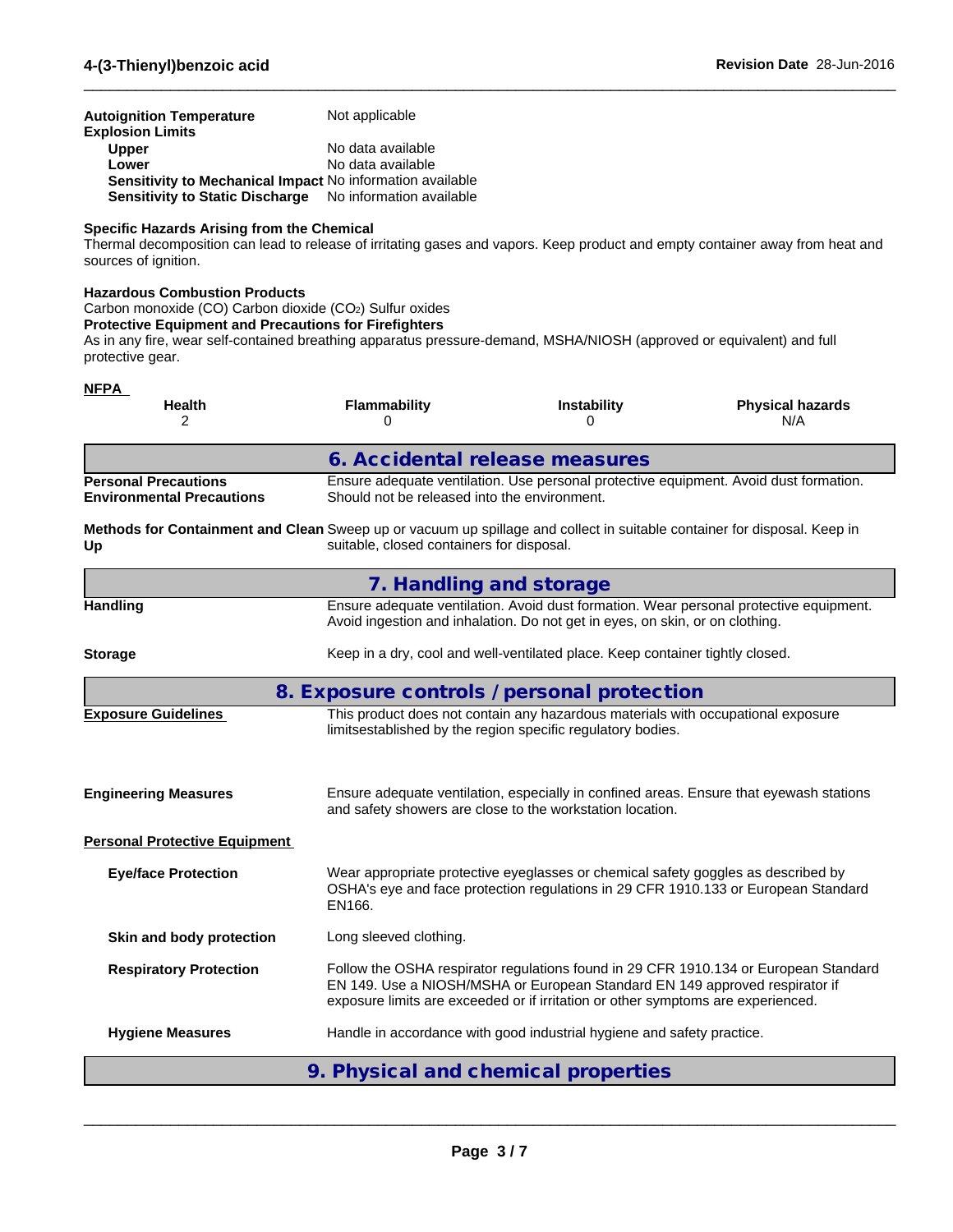| <b>Physical State</b>                   | Solid                                           |
|-----------------------------------------|-------------------------------------------------|
| Appearance                              | White                                           |
| Odor                                    | No information available                        |
| <b>Odor Threshold</b>                   | No information available                        |
| рH                                      | No information available                        |
| <b>Melting Point/Range</b>              | 281 - 283 °C / 537.8 - 541.4 °F                 |
| <b>Boiling Point/Range</b>              | No information available                        |
| <b>Flash Point</b>                      | Not applicable                                  |
| <b>Evaporation Rate</b>                 | Not applicable                                  |
| Flammability (solid,gas)                | No information available                        |
| <b>Flammability or explosive limits</b> |                                                 |
| <b>Upper</b>                            | No data available                               |
| Lower                                   | No data available                               |
| <b>Vapor Pressure</b>                   | No information available                        |
| <b>Vapor Density</b>                    | Not applicable                                  |
| <b>Specific Gravity</b>                 | No information available                        |
| <b>Solubility</b>                       | No information available                        |
| Partition coefficient; n-octanol/water  | No data available                               |
| <b>Autoignition Temperature</b>         | Not applicable                                  |
| <b>Decomposition Temperature</b>        | No information available                        |
| <b>Viscosity</b>                        | Not applicable                                  |
| <b>Molecular Formula</b>                | C <sub>11</sub> H <sub>8</sub> O <sub>2</sub> S |
| <b>Molecular Weight</b>                 | 204.2482                                        |
|                                         |                                                 |

# **10. Stability and reactivity**

 $\_$  ,  $\_$  ,  $\_$  ,  $\_$  ,  $\_$  ,  $\_$  ,  $\_$  ,  $\_$  ,  $\_$  ,  $\_$  ,  $\_$  ,  $\_$  ,  $\_$  ,  $\_$  ,  $\_$  ,  $\_$  ,  $\_$  ,  $\_$  ,  $\_$  ,  $\_$  ,  $\_$  ,  $\_$  ,  $\_$  ,  $\_$  ,  $\_$  ,  $\_$  ,  $\_$  ,  $\_$  ,  $\_$  ,  $\_$  ,  $\_$  ,  $\_$  ,  $\_$  ,  $\_$  ,  $\_$  ,  $\_$  ,  $\_$  ,

| <b>Reactive Hazard</b>                                             | None known, based on information available                                                              |
|--------------------------------------------------------------------|---------------------------------------------------------------------------------------------------------|
| <b>Stability</b>                                                   | Stable under normal conditions.                                                                         |
| <b>Conditions to Avoid</b>                                         | Incompatible products. Excess heat.                                                                     |
| <b>Incompatible Materials</b>                                      | Strong oxidizing agents, Strong bases                                                                   |
|                                                                    | <b>Hazardous Decomposition Products</b> Carbon monoxide $(CO)$ , Carbon dioxide $(CO2)$ , Sulfur oxides |
| <b>Hazardous Polymerization</b>                                    | No information available.                                                                               |
| <b>Hazardous Reactions</b>                                         | None under normal processing.                                                                           |
|                                                                    | 11. Toxicological information                                                                           |
| <b>Acute Toxicity</b>                                              |                                                                                                         |
| <b>Product Information</b>                                         | No acute toxicity information is available for this product                                             |
| <b>Component Information</b><br><b>Toxicologically Synergistic</b> | No information available                                                                                |
| <b>Products</b>                                                    | Delayed and immediate effects as well as chronic effects from short and long-term exposure              |
| <b>Irritation</b>                                                  | Irritating to eyes, respiratory system and skin                                                         |

**Sensitization** No information available

**Carcinogenicity** The table below indicates whether each agency has listed any ingredient as a carcinogen.

| Component                | <b>CAS-No</b> | IARC                     | <b>NTP</b> | ACGIH      | <b>OSHA</b> | <b>Mexico</b> |
|--------------------------|---------------|--------------------------|------------|------------|-------------|---------------|
| 4-(3-Thienyl)benzoic     | 29886-64-4    | Not listed               | Not listed | Not listed | Not listed  | Not listed    |
| acid                     |               |                          |            |            |             |               |
| <b>Mutagenic Effects</b> |               | No information available |            |            |             |               |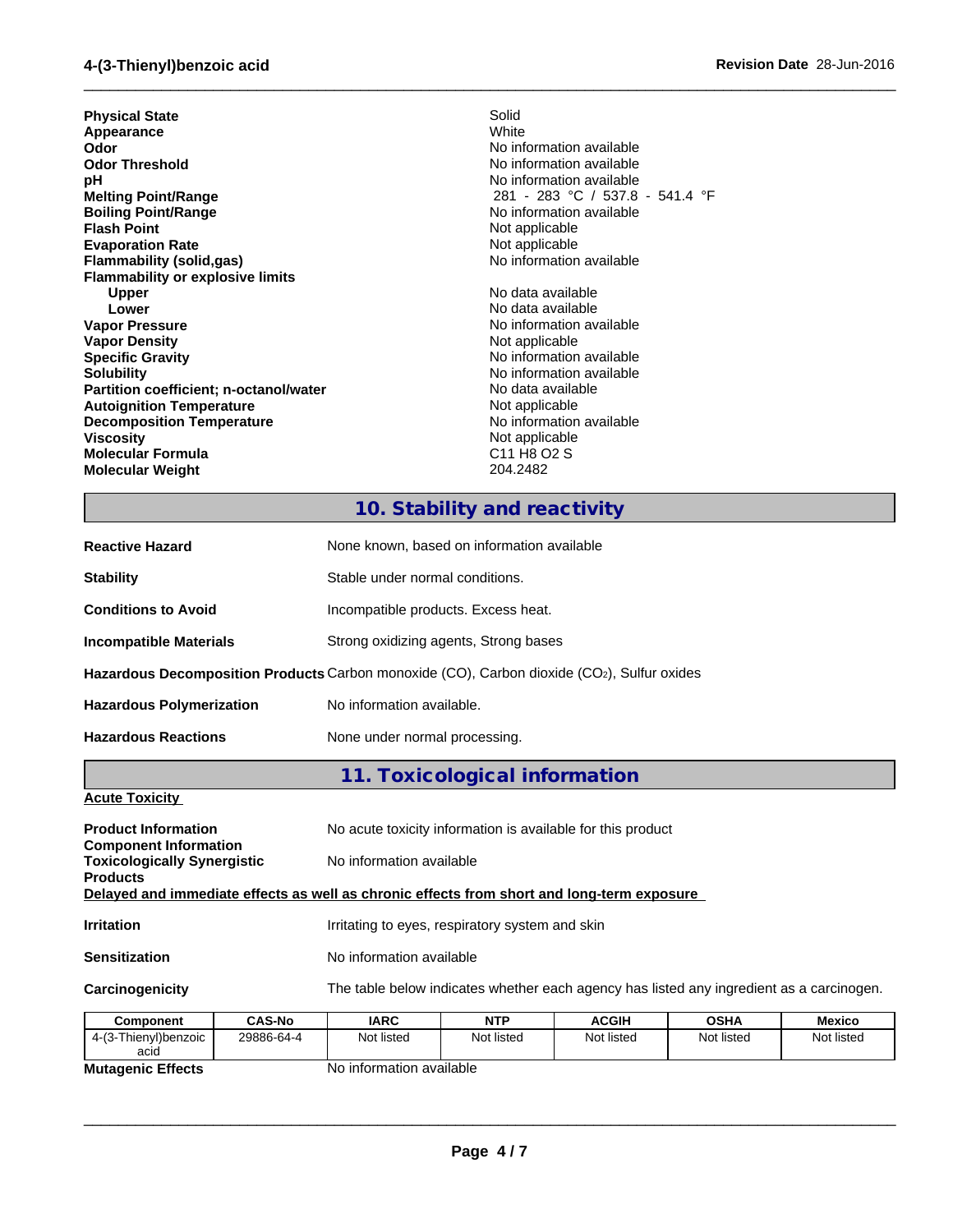| <b>Reproductive Effects</b>                                                   | No information available.                                      |
|-------------------------------------------------------------------------------|----------------------------------------------------------------|
| <b>Developmental Effects</b>                                                  | No information available.                                      |
| <b>Teratogenicity</b>                                                         | No information available.                                      |
| <b>STOT - single exposure</b><br><b>STOT - repeated exposure</b>              | Respiratory system<br>None known                               |
| <b>Aspiration hazard</b>                                                      | No information available                                       |
| <b>Symptoms / effects, both acute and No information available</b><br>delayed |                                                                |
| <b>Endocrine Disruptor Information</b>                                        | No information available                                       |
| <b>Other Adverse Effects</b>                                                  | The toxicological properties have not been fully investigated. |

 $\_$  ,  $\_$  ,  $\_$  ,  $\_$  ,  $\_$  ,  $\_$  ,  $\_$  ,  $\_$  ,  $\_$  ,  $\_$  ,  $\_$  ,  $\_$  ,  $\_$  ,  $\_$  ,  $\_$  ,  $\_$  ,  $\_$  ,  $\_$  ,  $\_$  ,  $\_$  ,  $\_$  ,  $\_$  ,  $\_$  ,  $\_$  ,  $\_$  ,  $\_$  ,  $\_$  ,  $\_$  ,  $\_$  ,  $\_$  ,  $\_$  ,  $\_$  ,  $\_$  ,  $\_$  ,  $\_$  ,  $\_$  ,  $\_$  ,

|                                                                              | 12. Ecological information                                                                                                                                                                                                                                            |
|------------------------------------------------------------------------------|-----------------------------------------------------------------------------------------------------------------------------------------------------------------------------------------------------------------------------------------------------------------------|
| <b>Ecotoxicity</b><br>Do not empty into drains.                              |                                                                                                                                                                                                                                                                       |
| <b>Persistence and Degradability</b><br><b>Bioaccumulation/ Accumulation</b> | No information available<br>No information available.                                                                                                                                                                                                                 |
| <b>Mobility</b>                                                              | No information available.                                                                                                                                                                                                                                             |
|                                                                              | 13. Disposal considerations                                                                                                                                                                                                                                           |
| <b>Waste Disposal Methods</b>                                                | Chemical waste generators must determine whether a discarded chemical is classified as a<br>hazardous waste. Chemical waste generators must also consult local, regional, and<br>national hazardous waste regulations to ensure complete and accurate classification. |
|                                                                              | 14. Transport information                                                                                                                                                                                                                                             |
| <u>DOT</u><br><b>TDG</b>                                                     | Not regulated<br>Not regulated                                                                                                                                                                                                                                        |
| <b>IATA</b><br><b>IMDG/IMO</b>                                               | Not regulated<br>Not regulated                                                                                                                                                                                                                                        |
|                                                                              | 15. Regulatory information                                                                                                                                                                                                                                            |

**All of the components in the product are on the following Inventory lists:** Complete Regulatory Information contained in following SDS's X = listed The product is classified and labeled according to EC directives or corresponding national laws The product is classified and labeled in accordance with Directive 1999/45/EC U.S.A. (TSCA) Canada (DSL/NDSL) Europe (EINECS/ELINCS/NLP) Australia (AICS) Korea (ECL) China (IECSC) Japan (ENCS) Philippines (PICCS)

#### **International Inventories**

**Legend:**

**X - Listed**

**E - Indicates a substance that is the subject of a Section 5(e) Consent order under TSCA.**

**F - Indicates a substance that is the subject of a Section 5(f) Rule under TSCA.**

**N - Indicates a polymeric substance containing no free-radical initiator in its inventory name but is considered to cover the designated polymer made with any free-radical initiator regardless of the amount used.**

**P - Indicates a commenced PMN substance**

**R - Indicates a substance that is the subject of a Section 6 risk management rule under TSCA.**

**S - Indicates a substance that is identified in a proposed or final Significant New Use Rule**

**T - Indicates a substance that is the subject of a Section 4 test rule under TSCA.**

**XU - Indicates a substance exempt from reporting under the Inventory Update Rule, i.e. Partial Updating of the TSCA Inventory Data Base Production and Site Reports (40 CFR 710(B).**

**Y1 - Indicates an exempt polymer that has a number-average molecular weight of 1,000 or greater.**

**Y2 - Indicates an exempt polymer that is a polyester and is made only from reactants included in a specified list of low concern reactants that comprises one of the eligibility criteria for the exemption rule.**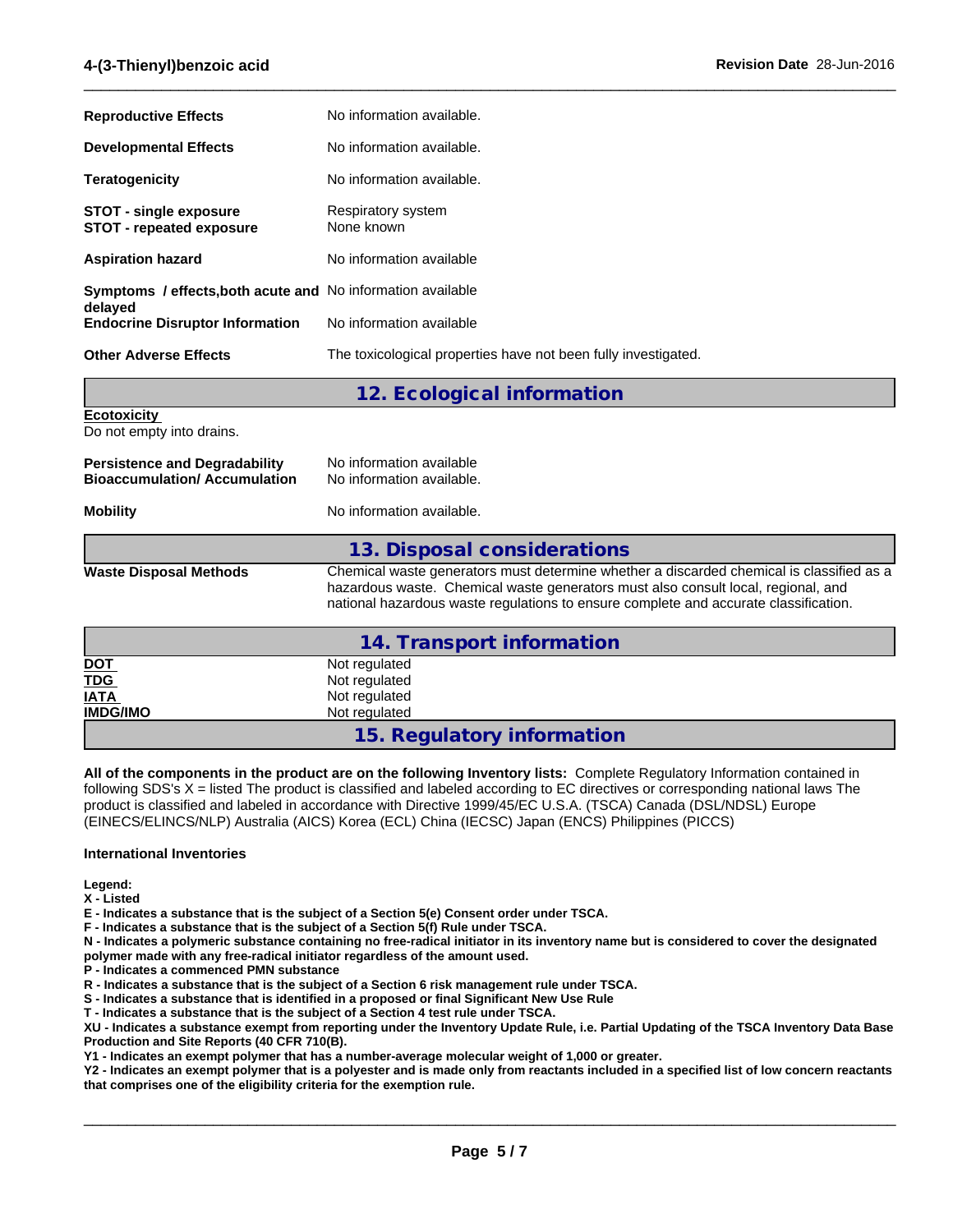$\_$  ,  $\_$  ,  $\_$  ,  $\_$  ,  $\_$  ,  $\_$  ,  $\_$  ,  $\_$  ,  $\_$  ,  $\_$  ,  $\_$  ,  $\_$  ,  $\_$  ,  $\_$  ,  $\_$  ,  $\_$  ,  $\_$  ,  $\_$  ,  $\_$  ,  $\_$  ,  $\_$  ,  $\_$  ,  $\_$  ,  $\_$  ,  $\_$  ,  $\_$  ,  $\_$  ,  $\_$  ,  $\_$  ,  $\_$  ,  $\_$  ,  $\_$  ,  $\_$  ,  $\_$  ,  $\_$  ,  $\_$  ,  $\_$  ,

| <b>U.S. Federal Regulations</b>                                                                                                                                                          |                                                                                                                          |
|------------------------------------------------------------------------------------------------------------------------------------------------------------------------------------------|--------------------------------------------------------------------------------------------------------------------------|
| <b>TSCA 12(b)</b>                                                                                                                                                                        | Not applicable                                                                                                           |
| <b>SARA 313</b>                                                                                                                                                                          | Not applicable                                                                                                           |
| SARA 311/312 Hazard Categories<br><b>Acute Health Hazard</b><br><b>Chronic Health Hazard</b><br><b>Fire Hazard</b><br><b>Sudden Release of Pressure Hazard</b><br><b>Reactive Hazard</b> | Yes<br>No<br>No<br>No<br>No                                                                                              |
| <b>CWA (Clean Water Act)</b>                                                                                                                                                             | Not applicable                                                                                                           |
| <b>Clean Air Act</b>                                                                                                                                                                     | Not applicable                                                                                                           |
| <b>OSHA</b> Occupational Safety and Health Administration<br>Not applicable                                                                                                              |                                                                                                                          |
| <b>CERCLA</b><br>Not applicable                                                                                                                                                          |                                                                                                                          |
| <b>California Proposition 65</b>                                                                                                                                                         | This product does not contain any Proposition 65 chemicals                                                               |
| <b>U.S. State Right-to-Know</b><br><b>Regulations</b>                                                                                                                                    | Not applicable                                                                                                           |
| <b>U.S. Department of Transportation</b>                                                                                                                                                 |                                                                                                                          |
| Reportable Quantity (RQ):<br><b>DOT Marine Pollutant</b><br><b>DOT Severe Marine Pollutant</b>                                                                                           | N<br>N<br>N                                                                                                              |
| <b>U.S. Department of Homeland Security</b><br>This product does not contain any DHS chemicals.                                                                                          |                                                                                                                          |
| <b>Other International Regulations</b>                                                                                                                                                   |                                                                                                                          |
| <b>Mexico - Grade</b>                                                                                                                                                                    | No information available                                                                                                 |
| Canada<br>the MSDS contains all the information required by the CPR                                                                                                                      | This product has been classified in accordance with the hazard criteria of the Controlled Products Regulations (CPR) and |
| <b>WHMIS Hazard Class</b>                                                                                                                                                                | D2B Toxic materials                                                                                                      |
|                                                                                                                                                                                          |                                                                                                                          |
|                                                                                                                                                                                          | 16. Other information                                                                                                    |
| <b>Prepared By</b>                                                                                                                                                                       | <b>Regulatory Affairs</b>                                                                                                |

Thermo Fisher Scientific Email: EMSDS.RA@thermofisher.com